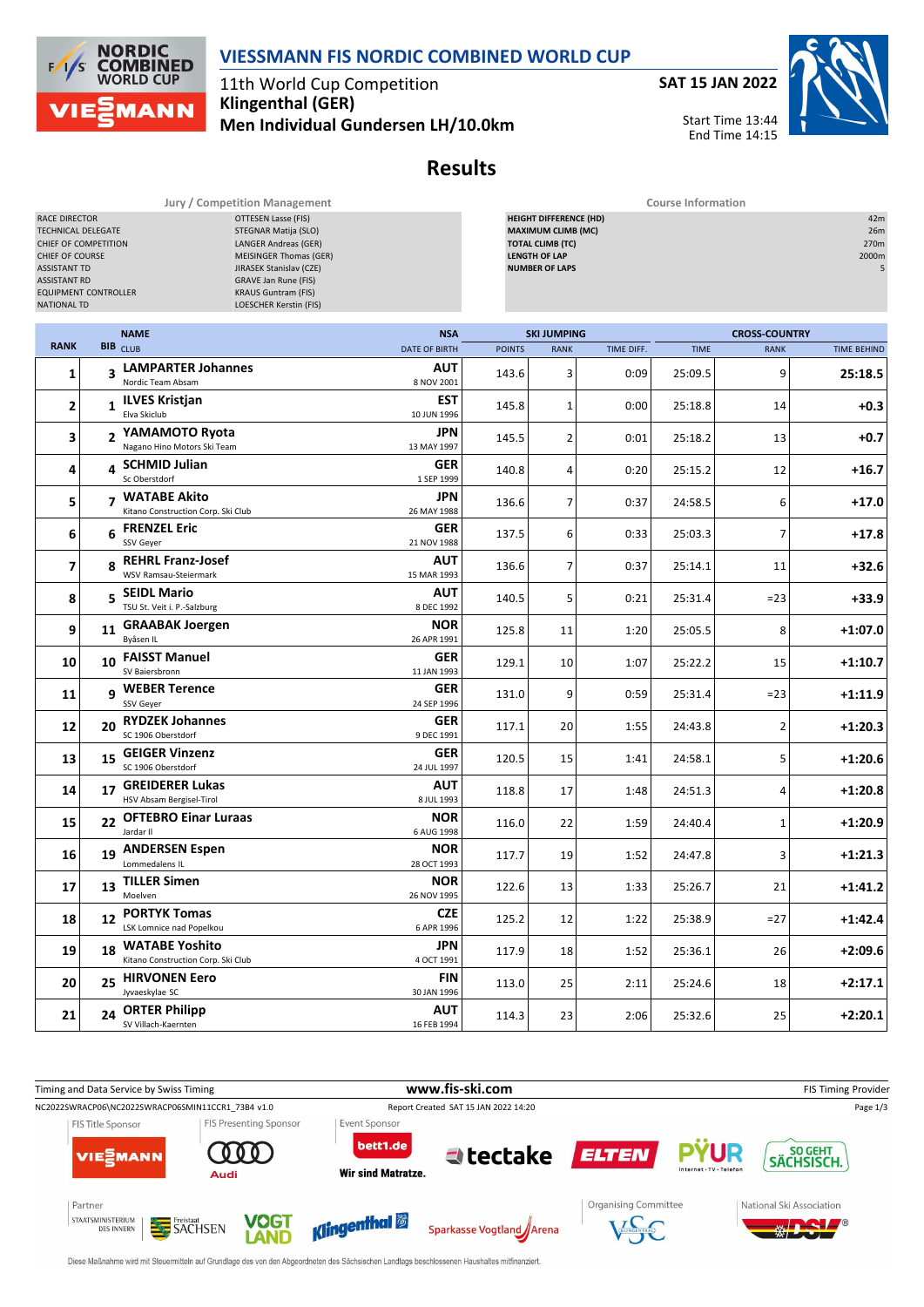



11th World Cup Competition **Klingenthal (GER) Men Individual Gundersen LH/10.0km**



## **Results**

|              |    | <b>NAME</b>                                                 | <b>NSA</b>                |               | <b>SKI JUMPING</b> |            |             | <b>CROSS-COUNTRY</b> |                    |
|--------------|----|-------------------------------------------------------------|---------------------------|---------------|--------------------|------------|-------------|----------------------|--------------------|
| <b>RANK</b>  |    | <b>BIB</b> CLUB                                             | <b>DATE OF BIRTH</b>      | <b>POINTS</b> | <b>RANK</b>        | TIME DIFF. | <b>TIME</b> | <b>RANK</b>          | <b>TIME BEHIND</b> |
| 22           |    | 23 NAGAI Hideaki<br>Gifu Hino Motors Ski Team               | JPN<br>5 SEP 1983         | 114.3         | 23                 | 2:06       | 25:40.6     | 29                   | $+2:28.1$          |
| 23           | 26 | <b>JOEBSTL Thomas</b><br>SG Klagenfurt-Kaernten             | AUT<br>22 SEP 1995        | 112.7         | 26                 | 2:12       | 25:38.9     | =27                  | $+2:32.4$          |
| 24           | 21 | YACHI Sora<br>Waseda Univ.                                  | JPN<br>4 MAY 2000         | 117.0         | 21                 | 1:55       | 25:57.3     | 36                   | $+2:33.8$          |
| 25           | 14 | <b>OESTVOLD Sebastian</b><br>Lensbygda Sportsklubb          | <b>NOR</b><br>30 JAN 2002 | 121.2         | 14                 | 1:38       | 26:14.4     | 39                   | $+2:33.9$          |
| 26           | 34 | <b>RIESSLE Fabian</b><br>SZ Breitnau                        | <b>GER</b><br>18 DEC 1990 | 104.4         | 34                 | 2:46       | 25:10.6     | 10                   | $+2:38.1$          |
| 27           | 28 | <b>SKOGLUND Andreas</b><br>Molde Og omegn if                | <b>NOR</b><br>22 MAR 2001 | 108.5         | 28                 | 2:29       | 25:27.8     | 22                   | $+2:38.3$          |
| 28           | 30 | <b>FRITZ Martin</b><br>WSV Murau-Steiermark                 | AUT<br>24 OCT 1994        | 106.4         | 30                 | 2:38       | 25:23.7     | 17                   | $+2:43.2$          |
| 29           | 31 | <b>THANNHEIMER Wendelin</b><br>Sc Oberstdorf                | GER<br>25 NOV 1999        | 105.6         | 31                 | 2:41       | 25:23.0     | 16                   | $+2:45.5$          |
| 30           |    | 32 KLAPFER Lukas<br>SC Erzbergland-Steiermark               | AUT<br>25 DEC 1985        | 105.2         | 32                 | 2:42       | 25:25.0     | 20                   | $+2:48.5$          |
| <b>PF 31</b> |    | 27 YAMAMOTO Yuya<br>Waseda Univ.                            | JPN<br>5 NOV 2001         | 111.5         | 27                 | 2:17       | 25:50.6     | 30                   | $+2:49.1$          |
| <b>PF32</b>  | 33 | <b>DANEK Lukas</b><br>ASO Dukla Liberec                     | <b>CZE</b><br>19 SEP 1997 | 105.1         | 33                 | 2:43       | 25:24.7     | 19                   | $+2:49.2$          |
| 33           |    | 29 KUPCZAK Szczepan<br>SSR LZS Sokol Szczyrk                | POL<br>29 NOV 1992        | 107.8         | 29                 | 2:32       | 26:24.9     | 40                   | $+3:38.4$          |
| 34           | 39 | <b>REPONEN Perttu</b><br>Kiteen Urheilijat                  | FIN<br>18 FEB 2002        | 96.1          | 39                 | 3:19       | 25:55.8     | 33                   | $*** +3:56.3$      |
| 35           |    | 37 VRHOVNIK Vid<br>Ssk Velenje                              | <b>SLO</b><br>12 JUL 1999 | 99.5          | 37                 | 3:05       | 26:10.0     | 38                   | $+3:56.5$          |
| 36           |    | 41 LANGE Jakob<br>WSV Kiefersfelden                         | <b>GER</b><br>5 AUG 1995  | 93.6          | 41                 | 3:29       | 25:50.8     | 31                   | $*** +4:01.3$      |
| 37           | 40 | <b>MAZURCHUK Dmytro</b><br>Kremenets Ski school             | <b>UKR</b><br>19 JAN 1999 | 94.9          | 40                 | 3:24       | 25:57.2     | 35                   | $*** +4:02.7$      |
| 38           |    | 42 MAEKIAHO Arttu<br>Kainuun Hiihtoseura                    | FIN<br>16 SEP 1997        | 88.2          | 42                 | 3:50       | 25:50.9     | 32                   | $*** +4:22.4$      |
| 39           |    | 35 MALACINSKI Niklas<br>Steamboat Springs Winter Sports Clu | <b>USA</b><br>7 DEC 2003  | 103.7         | 35                 | 2:48       | 27:04.1     | 44                   | $+4:33.6$          |
| 40           | 36 | <b>BRECL Gasper</b><br>Ssk Mislinja                         | <b>SLO</b><br>18 NOV 1999 | 103.6         | 36                 | 2:49       | 27:04.2     | 45                   | +4:34.7            |
| 41           |    | 46 MACH David<br><b>Tsv Buchenberg</b>                      | GER<br>14 MAY 2000        | 79.9          | 46                 | 4:24       | 25:55.9     | 34                   | $*** +5:01.4$      |
| 42           |    | 44 FRANK Christian<br>Sk Berchtesgaden                      | <b>GER</b><br>17 JUN 2001 | 85.6          | 44                 | 4:01       | 26:33.2     | 41                   | $*** +5:15.7$      |
| 43           | 43 | <b>VALLET Edgar</b><br><b>CSR Pontarlier</b>                | <b>FRA</b><br>26 JUN 2000 | 87.1          | 43                 | 3:55       | 26:44.0     | 43                   | $*** +5:20.5$      |
| 44           | 48 | <b>GOOD Jasper</b><br>Steamboat Springs Winter Sports Clu   | <b>USA</b><br>10 MAY 1996 | 73.7          | 48                 | 4:48       | 26:01.4     | 37                   | ** +5:30.9         |
| 45           | 16 | <b>HEINIS Marco</b><br>Olympic Mont d or                    | <b>FRA</b><br>14 APR 2003 | 120.1         | 16                 | 1:43       | 29:13.7     | 46                   | $+5:38.2$          |
| 46           | 49 | SZCZECHOWICZ Andrzej<br>Ts Wisla zakopane                   | <b>POL</b><br>14 SEP 2000 | 68.5          | 49                 | 5:09       | 26:39.7     | 42                   | $*** + 6:30.2$     |



Diese Maßnahme wird mit Steuermitteln auf Grundlage des von den Abgeordneten des Sächsischen Landtags beschlossenen Haushaltes mitfinanziert.